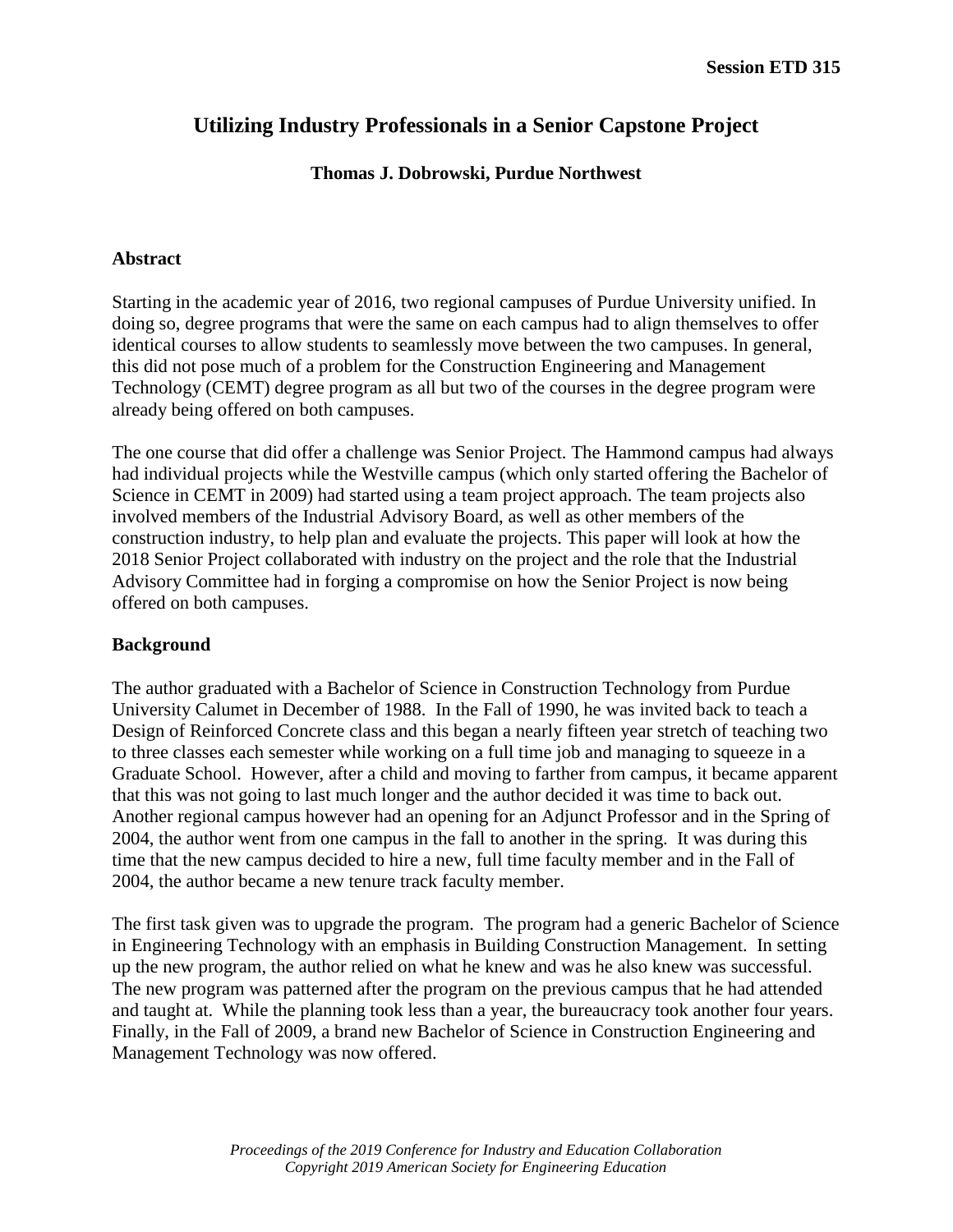But as in all things, there is always something around the corner to that is unexpected. It was announced in the Fall of 2014 that the two campuses would be unifying. The reasoning was that with two campuses only forty miles apart, one administration should be able to manage both campuses as a single university.

## **Unification**

For much of the first year, not much progress was made on the academic front. However, in 2015 as the deadline loomed, a sense of urgency had the Colleges were ordered to align similar programs on each campus. The original thought was that if a student was studying a degree program on one campus for seven semesters and then moved, they should be able to flawlessly pick up the eight semester on the other campus. Therefore, all degree programs that were offered on each campus must have identical plans of study. While this caused some major rifts in other programs, because the degree program at Westville was patterned after the degree program at Hammond, there was only two courses that were different on each campus. A compromise was reached and each campus kept one of their respective courses while adapting the other course from the other campus. The one class, however, that an agreement could not be reached was Senior Project. The Hammond campus had always done an "individual" project in which the students each work on an independent project. The prerequisite is "Senior Project Survey" which is a one credit hour course in which the students submit written proposals which the faculty evaluate for worthiness. Upon acceptance of a proposal, the balance of the semester is spent on research and oral presentations to the faculty.

The Westville campus had decided to not place the Senior Project Survey on the plan of study as General Education (GenEd) requirements as well as a decision by the Indiana Commission of Higher Education to limit Bachelor programs to 120 credit hours were starting to infringe upon the program, so it was decided to maintain an entry level freshman course at three credit hours, so as to leave the credit hour in "reserve" in the event that further intrusions of GenEd were advanced, the entry level course could be kept as an alternative to the GenEd general freshman course. The problem was that students coming into Senior Project, in many cases, did not have an idea as to what is was they wanted to research/test. In 2011, there was a large group of seniors (nineteen) who took Senior Project, and several weeks into the semester, five of them had not yet found a suitable project. To compound the issue, the author served as the sole advisor for Senior Project who met with the individual students on a weekly basis (as opposed to PUC which allowed the students to choose advisors who did not receive contact hours for this). Needless to say, the overall quality of the Senior Projects at Westville in 2011 was not what one would expect from a capstone type of project. At this point, the author decided to switch to a team based Senior Project and eliminate the need for the Senior Project Survey course altogether.

Because of the lack of a prerequisite course for Senior Project, it was decided to assign projects that would encompass lessons from as many of the required courses as possible. It was decided to divide the students into assigned teams and give them the same problem to work on as a design build competition. The project typically involves a given parcel of land, the requirements of the building from the owner as to the use and occupancy of the building, and a long term financial component. The Industrial Advisory Committee (IAC) was recruited to review the project and offer suggestions towards the end of the Fall semester. The first week of classes in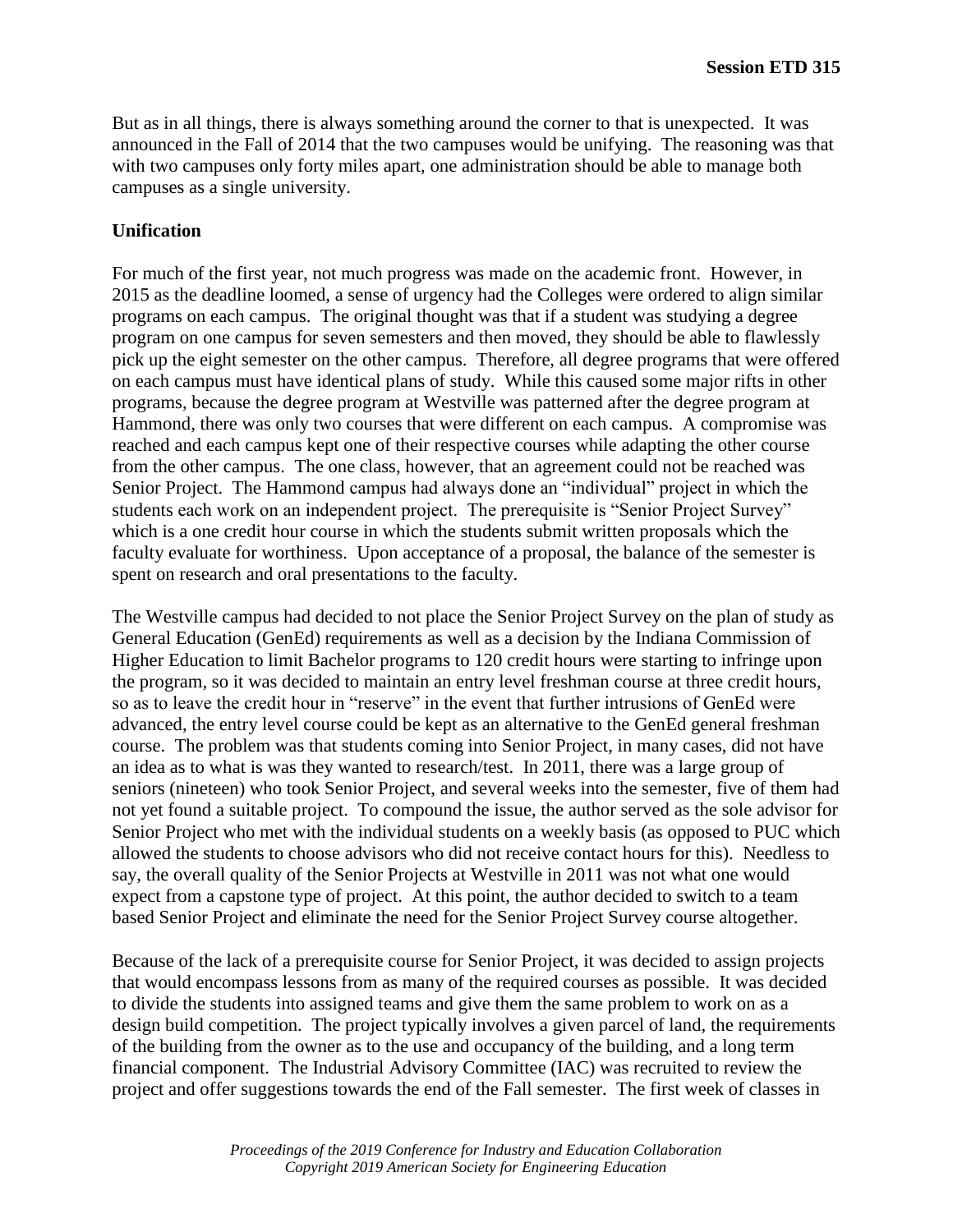the spring, all of the students meet and the assignment is distributed. Groups are assigned (names are dropped into a 6" x 12" concrete test mold and drawn) and are limited to no more than five students. Because registration starts in October, the approximate class size is known well before the start of the Spring semester. This allows for customization (size and complexity) of the project to accommodate the number of students to ensure a realistic distribution of work.

#### **Unification and Senior Project**

With the unification, Senior Project was the one course in which the faculty could not come to a consensus on. The Hammond campus was insistent on maintaining the individual projects while the faculty on the Westville campus were equally insistent on maintaining the group projects. Upon presenting what was being done in Westville, the faculty of the Hammond campus were not in favor of this as they felt that the teams would be loaded up with friends and that there would not be an even distribution of work. Also, they did not feel that there was not an adequate amount of work to be worthy of a full semester project.

The matter was brought before the Industrial Advisory Committee and the members who had previously participated in the Senior Design evaluations from the Westville campus were heavily in favor of keeping the team projects. The committee members originally from the Hammond campus were somewhat evenly split as to which approach they liked better, with no strong opinions either way. It was decided to compromise and offer both options on each campus. Because of this, the Senior Project Survey had to now be offered on the Westville campus. Because the project was to be assigned, those students wishing to take group project option now needed something else to do for Senior Project Survey. The students are first assigned a past project in which they write a sixteen page critique for the project. A second assignment involves answering a series of questions relating to design which could be calculation based or code based (the project could located anywhere in the continental United States). The final component is to interview a graduate who has taken the course so that the students have an idea of the commitment involved in performing the project.

The first three years of unification has seen a shift in the student participation in Senior Project. In the first year all of the students in Westville performed group projects while all the students in Hammond chose the individual option. These students in Hammond reported liking the concept of the group project, but balked at the idea of not being able to pick their own groups. One very positive outcome of the unification however, is the ease in which students can now sign up for classes on the other campus. Before, they actually had to fill out paperwork to "transfer" if they wished to take a class on another campus (typically because it worked better for their schedule. Now, they simply can choose where to take the course as they sign up. Because of this, there is far more interaction between the students and also a better understanding of the process. As a result, there are more student crossing over to participate in the group projects. Also, since the unification, the entire IAC is invited to evaluate the projects and there has been participation for members who were not previously involved. Now that this has happened, the committee is overwhelming in favor of the group project.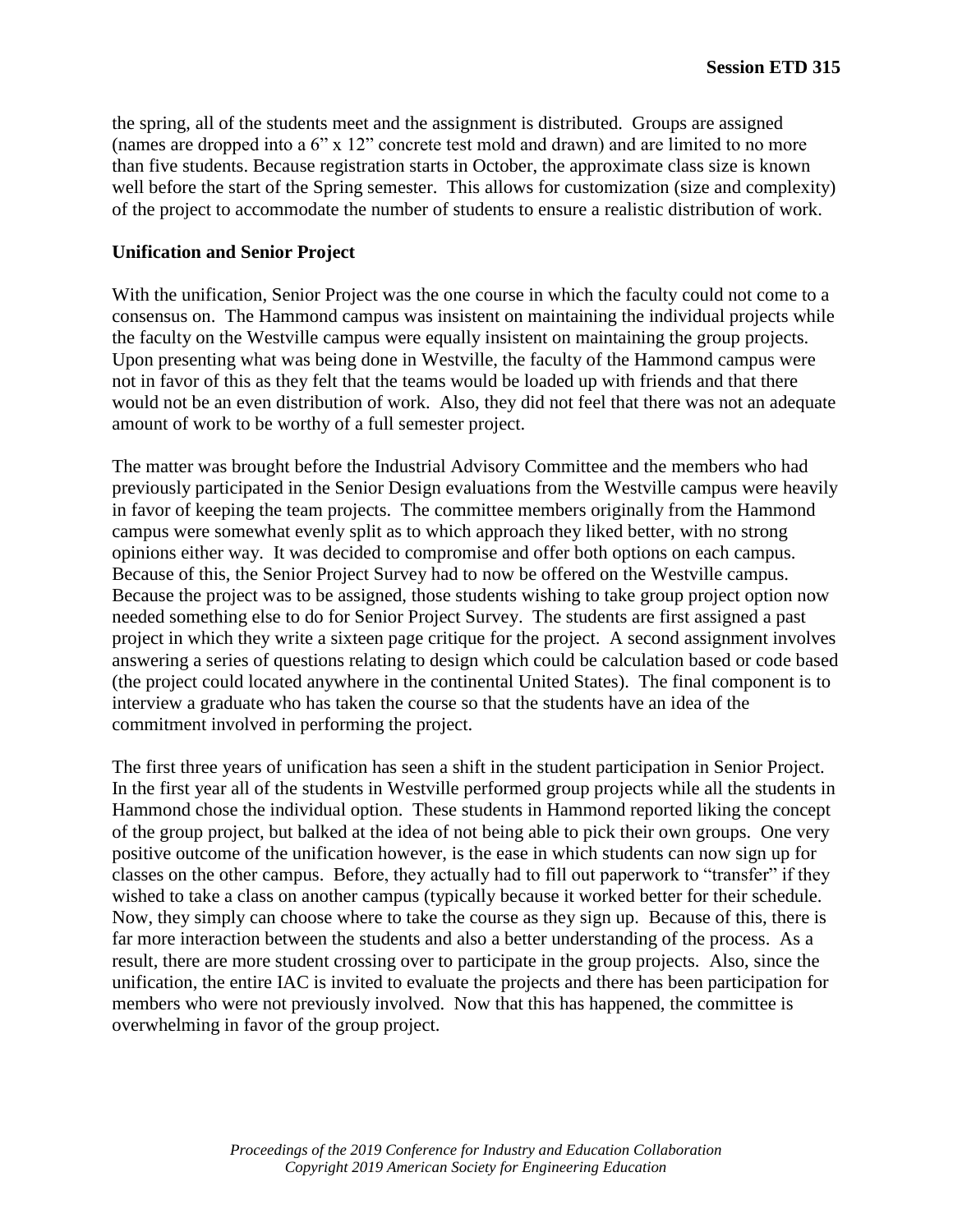**Session ETD 315**

#### **Senior Project – 2017 Westville**

A great example and further expansion of industry involvement was the 2017 project. The instructor was visiting two graduates of the program at their office. They both work for Clayco (a \$2B/year design/build/real estate firm with main offices in Chicago and St. Louis) and noticed pictures and a model of the newly completed Zurich World Headquarters. The graduates arranged for an introduction with the Division Manager and Executive Vice President who were in charge of the project. Two meetings were arranged and the Clayco representatives give the instructor cost data, design information, and other details that would allow him to put together a detailed set of project requirements. The Clayco representatives also reviewed the project at the same time as the IAC and were also invited to participate in evaluating the project. There were nine students registered in the Westville campus and the project was given as a forty acre parcel of land with a creek running through it. The owner wanted to build a large (650,000 square feet) research and development facility that straddled the creek. The project required a full set of drawings for the shell only (full details drawings were not required, but enough information is required to determine an accurate cost estimate). A full set of civil drawings was also required and the students were not told that the parcel of land was classified as a wetland. In addition, all structural calculations, as well as sizing of heating/cooling units, fire protection, and plumbing was required. In addition to the cost estimate, a complete schedule encompassing the entire project including design through occupancy, a Quality Assurance/Quality Control (including the design) Manual, Safety Manual (including lift plans), and a financial component. The financial portion of the project was to encompass determining operating cost including maintenance and projected utility costs for a ten period. The final component is a formal presentation in which the students "sell" their design to the "owners".

## **Project Scoring**

Once the students have completed the project, their work is posted to Dropbox and the usernames and passwords are forwarded to the committee members. With this, the committee members also receive an excel spreadsheet with the above listed project requirements listed (they are not equally weighted) as well as a line item for the presentation. They are invited to score (0- 100) individual line items and can pick and choose which items they wish to evaluate. Because many people in the industry have expertise in a particular discipline, this works well as many of the committee members (referred to as "Evaluators" to the students) choose to only look at one particular area. It should be noted that the individual committee members scoring of the projects are equal in weight to the instructor. All of the scores are simply entered into a master excel spreadsheet and averaged, giving the group the overall grade.

Knowing that sometimes group projects are not really "group", it was decided to not simply give the entire group the same grade. Following the presentation, the students are also given an excel form in which they evaluate themselves and their groupmates. Each student comments on the others work (quality, quantity, attendance at meetings) and assigns a percentage of the work that they think each group member, including themselves, performed (these evaluations are kept strictly confidential). One note on this, the syllabus contains verbiage allowing the instructor to disregard any student evaluation that is deemed self-serving or malicious. Having used this approach for several years now, it has been observed that the students who do not carry their full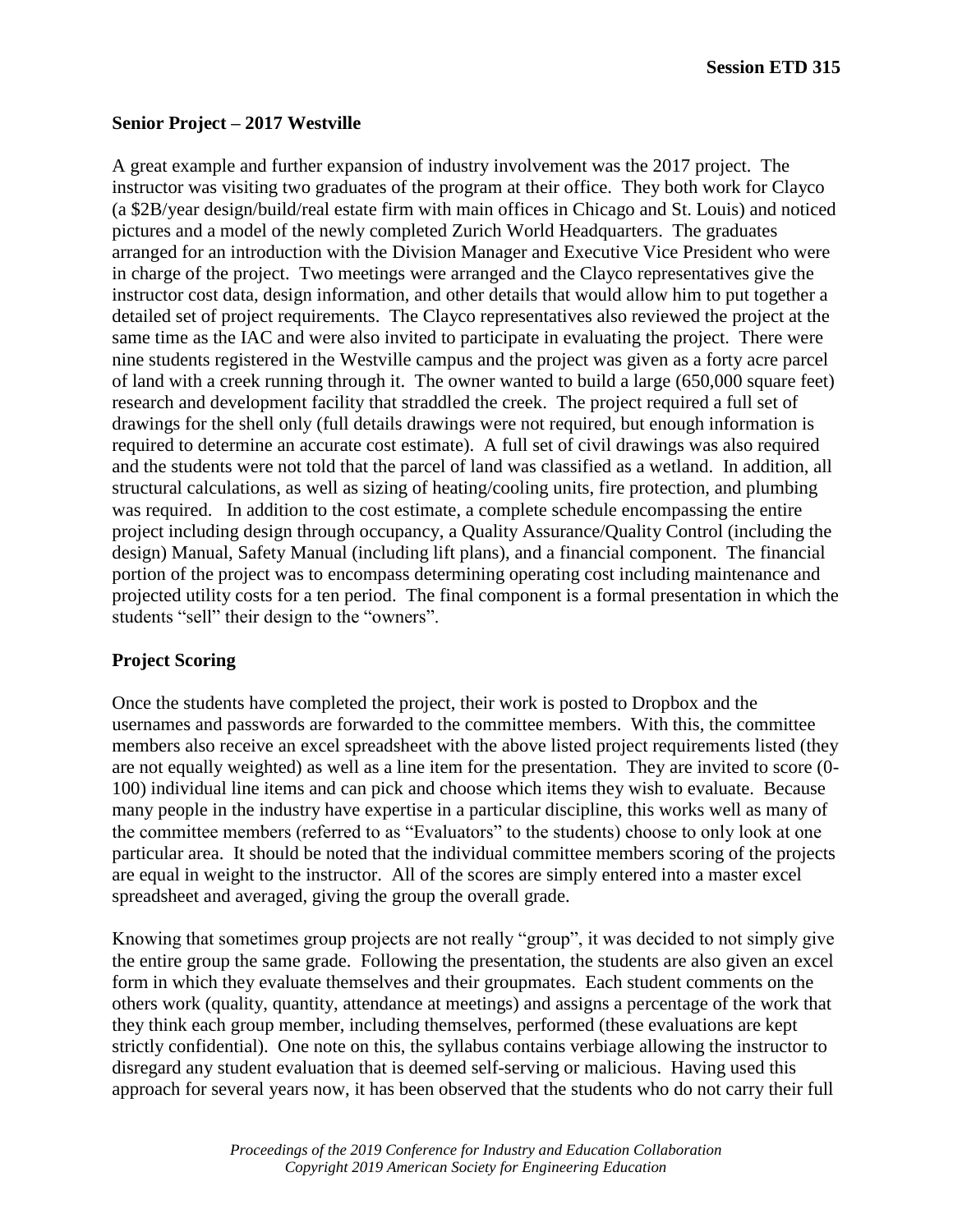weight tend to evaluate everyone one in the group as performing equally and deserving of an equal score. Those students, however, who shoulder the majority of the work tend to be brutally honest in their appraisal and scoring. Because the instructor meets with the students on a weekly basis, he is well aware of what each student is doing and can make an educated judgement if the need arises. A great example of this occurred several years ago when a student was not satisfied with his final grade and brought his parents in to see the Dean of the College. The instructor was asked to attend the meeting and brought the evaluation sheets. Once permission was granted from the student to read them (in compliance with FERPA laws), the instructor read the evaluations (with the Dean reading them over his shoulder) so that everyone could hear what his fellow groupmates thought about his performance within the group and without allowing the student or his parents to see the individuals who wrote the evaluations. The matter was dropped immediately following the meeting.

This is also a good example of how the Hammond campus's faculty concern regarding "friends" giving good reviews to fellow students even though they did not perform well was shown to be, to a great extent, unwarranted. In the two years (and two cycles of Senior Project) since the unification, seventeen students had worked on the group projects with five of them not achieving a satisfactory final grade.

# **Conclusion**

Being that the Industrial Advisory Committee if filled with industry professionals, many of whom are graduates of the program, their initial input on the project serves two purposes. First, they have varied experiences and their suggestions often lead to a greatly enhanced project. Second, they start to become invested in the project from the beginning. Because of this, more of them are likely to continue to serve as evaluators. In 2016, of the twenty two committee members, seven attended the presentations and a total of ten turned in evaluations. In 2017, only two attended the presentations (there was inclement weather and during the second presentation the tornado warning alarm was triggered and everyone in the building had to evacuate to the basement) but thirteen submitted evaluations. To be clear, not all of the evaluations were full reviews as mentioned before some evaluators select only certain sections (such as the cost estimate) to review. However, considering the amount of time it takes to actually review, score, and comment on this, getting roughly half of the committee to do so seems like a high percentage.

The added benefit is that the program is showcased to our advisory members who in turn promote the program. In addition, in 2017 soliciting the help of a major firm with no real connections to the university not only introduced us to them, but has started talks with them on how we can partner with each other in the future.

This has all become important as since the abstract for this paper was submitted, the dean as stated that following this academic year, he no longer wants two methods for performing Senior Project and that he would prefer that we adopt the group project approach. While the faculty in Hammond are still insistent in maintaining the individual project, the fact that the Industrial Advisory Committee, along with the students, prefer the group project weighs in the decision.